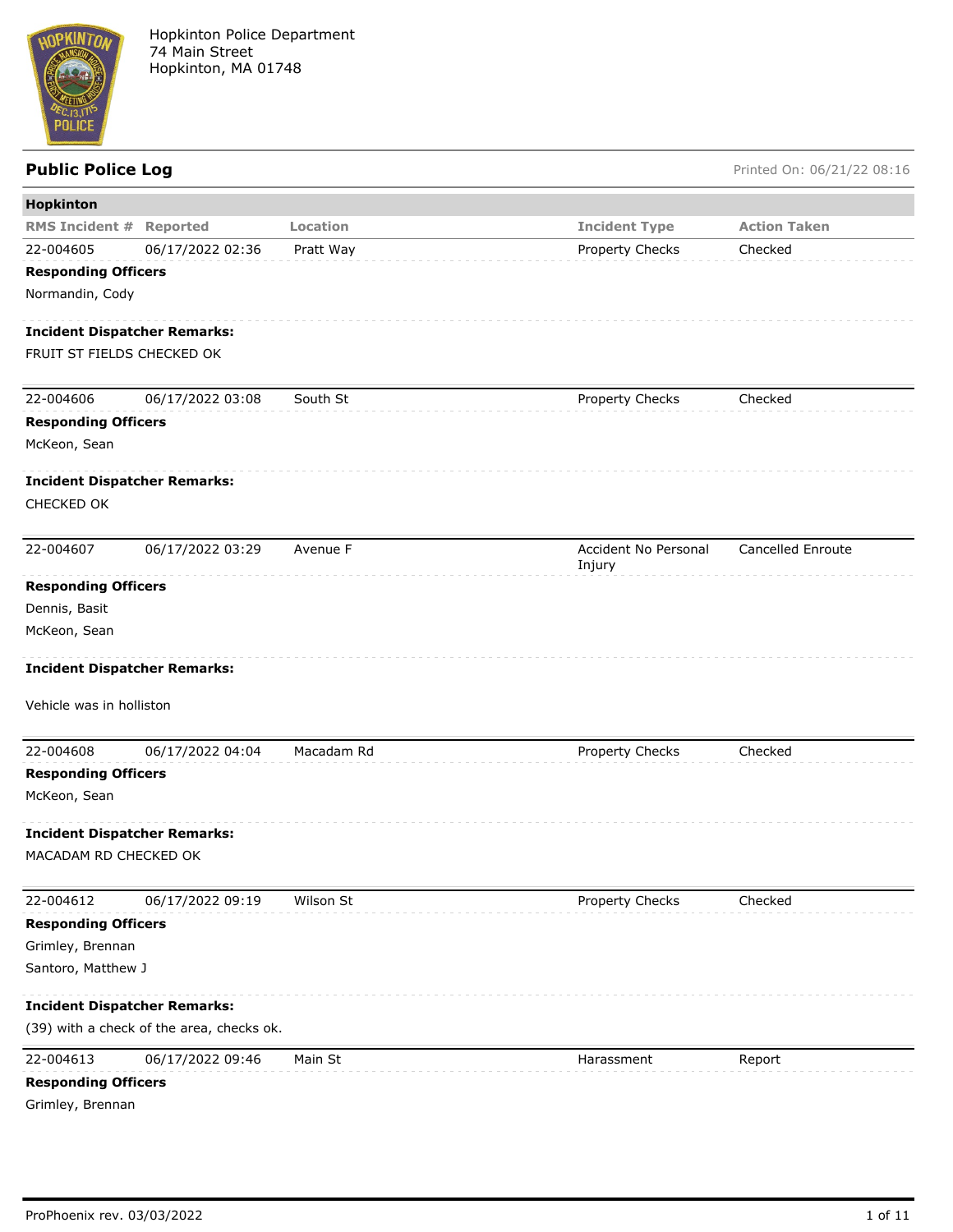

| <b>Hopkinton</b><br><b>RMS Incident # Reported</b><br><b>Location</b><br><b>Incident Type</b><br><b>Action Taken</b><br><b>Incident Dispatcher Remarks:</b><br>caller requesting to speak to an officer about an ongoing harassment issue, (39) spoke with<br>22-004616<br>06/17/2022 12:01<br>West Main St<br><b>Animal Calls</b><br>Assisted<br><b>Responding Officers</b><br>Dennis, Basit<br><b>Incident Dispatcher Remarks:</b><br>caller reports a goose has been hit and is in middle of the road, (30) responded. goose has been moved to side of road. ACO notified, ACO<br>responding<br>Wood St<br>Accident No Personal<br>22-004619<br>06/17/2022 13:20<br>Crash Report<br>Injury<br><b>Responding Officers</b><br>Grimley, Brennan<br>Santoro, Matthew J<br><b>Incident Dispatcher Remarks:</b><br>2 car mvc, no injuries, 1 tow requested, Art's en route, Art's on scene<br>Cedar St<br>06/17/2022 13:35<br>Assist Fire Department<br>Unfounded<br><b>Responding Officers</b><br>Unable to locate, fire may have extinguished on it's own<br>06/17/2022 16:02<br>Piazza Ln<br>Assist Fire Department<br>Assisted<br><b>Responding Officers</b><br>Ferreira, Jessica C<br>22-004625<br>Macadam Rd<br>Checked<br>06/17/2022 21:40<br>Property Checks<br><b>Responding Officers</b><br>Ferreira, Jessica C | <b>Public Police Log</b> |  | Printed On: 06/21/22 08:16 |
|------------------------------------------------------------------------------------------------------------------------------------------------------------------------------------------------------------------------------------------------------------------------------------------------------------------------------------------------------------------------------------------------------------------------------------------------------------------------------------------------------------------------------------------------------------------------------------------------------------------------------------------------------------------------------------------------------------------------------------------------------------------------------------------------------------------------------------------------------------------------------------------------------------------------------------------------------------------------------------------------------------------------------------------------------------------------------------------------------------------------------------------------------------------------------------------------------------------------------------------------------------------------------------------------------------------------|--------------------------|--|----------------------------|
|                                                                                                                                                                                                                                                                                                                                                                                                                                                                                                                                                                                                                                                                                                                                                                                                                                                                                                                                                                                                                                                                                                                                                                                                                                                                                                                        |                          |  |                            |
|                                                                                                                                                                                                                                                                                                                                                                                                                                                                                                                                                                                                                                                                                                                                                                                                                                                                                                                                                                                                                                                                                                                                                                                                                                                                                                                        |                          |  |                            |
|                                                                                                                                                                                                                                                                                                                                                                                                                                                                                                                                                                                                                                                                                                                                                                                                                                                                                                                                                                                                                                                                                                                                                                                                                                                                                                                        |                          |  |                            |
|                                                                                                                                                                                                                                                                                                                                                                                                                                                                                                                                                                                                                                                                                                                                                                                                                                                                                                                                                                                                                                                                                                                                                                                                                                                                                                                        |                          |  |                            |
|                                                                                                                                                                                                                                                                                                                                                                                                                                                                                                                                                                                                                                                                                                                                                                                                                                                                                                                                                                                                                                                                                                                                                                                                                                                                                                                        |                          |  |                            |
|                                                                                                                                                                                                                                                                                                                                                                                                                                                                                                                                                                                                                                                                                                                                                                                                                                                                                                                                                                                                                                                                                                                                                                                                                                                                                                                        |                          |  |                            |
|                                                                                                                                                                                                                                                                                                                                                                                                                                                                                                                                                                                                                                                                                                                                                                                                                                                                                                                                                                                                                                                                                                                                                                                                                                                                                                                        |                          |  |                            |
|                                                                                                                                                                                                                                                                                                                                                                                                                                                                                                                                                                                                                                                                                                                                                                                                                                                                                                                                                                                                                                                                                                                                                                                                                                                                                                                        |                          |  |                            |
|                                                                                                                                                                                                                                                                                                                                                                                                                                                                                                                                                                                                                                                                                                                                                                                                                                                                                                                                                                                                                                                                                                                                                                                                                                                                                                                        |                          |  |                            |
|                                                                                                                                                                                                                                                                                                                                                                                                                                                                                                                                                                                                                                                                                                                                                                                                                                                                                                                                                                                                                                                                                                                                                                                                                                                                                                                        |                          |  |                            |
|                                                                                                                                                                                                                                                                                                                                                                                                                                                                                                                                                                                                                                                                                                                                                                                                                                                                                                                                                                                                                                                                                                                                                                                                                                                                                                                        |                          |  |                            |
|                                                                                                                                                                                                                                                                                                                                                                                                                                                                                                                                                                                                                                                                                                                                                                                                                                                                                                                                                                                                                                                                                                                                                                                                                                                                                                                        |                          |  |                            |
|                                                                                                                                                                                                                                                                                                                                                                                                                                                                                                                                                                                                                                                                                                                                                                                                                                                                                                                                                                                                                                                                                                                                                                                                                                                                                                                        |                          |  |                            |
| 22-004620<br>Dennis, Basit<br><b>Incident Dispatcher Remarks:</b><br>22-004622<br><b>Incident Dispatcher Remarks:</b><br>Tree on wire/smoking                                                                                                                                                                                                                                                                                                                                                                                                                                                                                                                                                                                                                                                                                                                                                                                                                                                                                                                                                                                                                                                                                                                                                                          |                          |  |                            |
|                                                                                                                                                                                                                                                                                                                                                                                                                                                                                                                                                                                                                                                                                                                                                                                                                                                                                                                                                                                                                                                                                                                                                                                                                                                                                                                        |                          |  |                            |
|                                                                                                                                                                                                                                                                                                                                                                                                                                                                                                                                                                                                                                                                                                                                                                                                                                                                                                                                                                                                                                                                                                                                                                                                                                                                                                                        |                          |  |                            |
|                                                                                                                                                                                                                                                                                                                                                                                                                                                                                                                                                                                                                                                                                                                                                                                                                                                                                                                                                                                                                                                                                                                                                                                                                                                                                                                        |                          |  |                            |
|                                                                                                                                                                                                                                                                                                                                                                                                                                                                                                                                                                                                                                                                                                                                                                                                                                                                                                                                                                                                                                                                                                                                                                                                                                                                                                                        |                          |  |                            |
|                                                                                                                                                                                                                                                                                                                                                                                                                                                                                                                                                                                                                                                                                                                                                                                                                                                                                                                                                                                                                                                                                                                                                                                                                                                                                                                        |                          |  |                            |
|                                                                                                                                                                                                                                                                                                                                                                                                                                                                                                                                                                                                                                                                                                                                                                                                                                                                                                                                                                                                                                                                                                                                                                                                                                                                                                                        |                          |  |                            |
|                                                                                                                                                                                                                                                                                                                                                                                                                                                                                                                                                                                                                                                                                                                                                                                                                                                                                                                                                                                                                                                                                                                                                                                                                                                                                                                        |                          |  |                            |
|                                                                                                                                                                                                                                                                                                                                                                                                                                                                                                                                                                                                                                                                                                                                                                                                                                                                                                                                                                                                                                                                                                                                                                                                                                                                                                                        |                          |  |                            |
|                                                                                                                                                                                                                                                                                                                                                                                                                                                                                                                                                                                                                                                                                                                                                                                                                                                                                                                                                                                                                                                                                                                                                                                                                                                                                                                        |                          |  |                            |
|                                                                                                                                                                                                                                                                                                                                                                                                                                                                                                                                                                                                                                                                                                                                                                                                                                                                                                                                                                                                                                                                                                                                                                                                                                                                                                                        |                          |  |                            |
|                                                                                                                                                                                                                                                                                                                                                                                                                                                                                                                                                                                                                                                                                                                                                                                                                                                                                                                                                                                                                                                                                                                                                                                                                                                                                                                        |                          |  |                            |
|                                                                                                                                                                                                                                                                                                                                                                                                                                                                                                                                                                                                                                                                                                                                                                                                                                                                                                                                                                                                                                                                                                                                                                                                                                                                                                                        |                          |  |                            |
|                                                                                                                                                                                                                                                                                                                                                                                                                                                                                                                                                                                                                                                                                                                                                                                                                                                                                                                                                                                                                                                                                                                                                                                                                                                                                                                        |                          |  |                            |
|                                                                                                                                                                                                                                                                                                                                                                                                                                                                                                                                                                                                                                                                                                                                                                                                                                                                                                                                                                                                                                                                                                                                                                                                                                                                                                                        |                          |  |                            |
|                                                                                                                                                                                                                                                                                                                                                                                                                                                                                                                                                                                                                                                                                                                                                                                                                                                                                                                                                                                                                                                                                                                                                                                                                                                                                                                        |                          |  |                            |
| <b>Incident Dispatcher Remarks:</b>                                                                                                                                                                                                                                                                                                                                                                                                                                                                                                                                                                                                                                                                                                                                                                                                                                                                                                                                                                                                                                                                                                                                                                                                                                                                                    |                          |  |                            |
| PROPERTY CHECK. CHECKED OKAY. (15).                                                                                                                                                                                                                                                                                                                                                                                                                                                                                                                                                                                                                                                                                                                                                                                                                                                                                                                                                                                                                                                                                                                                                                                                                                                                                    |                          |  |                            |
| 22-004628<br>06/17/2022 22:42<br>Disabled Motor Vehicle<br>Checked<br>Spring St                                                                                                                                                                                                                                                                                                                                                                                                                                                                                                                                                                                                                                                                                                                                                                                                                                                                                                                                                                                                                                                                                                                                                                                                                                        |                          |  |                            |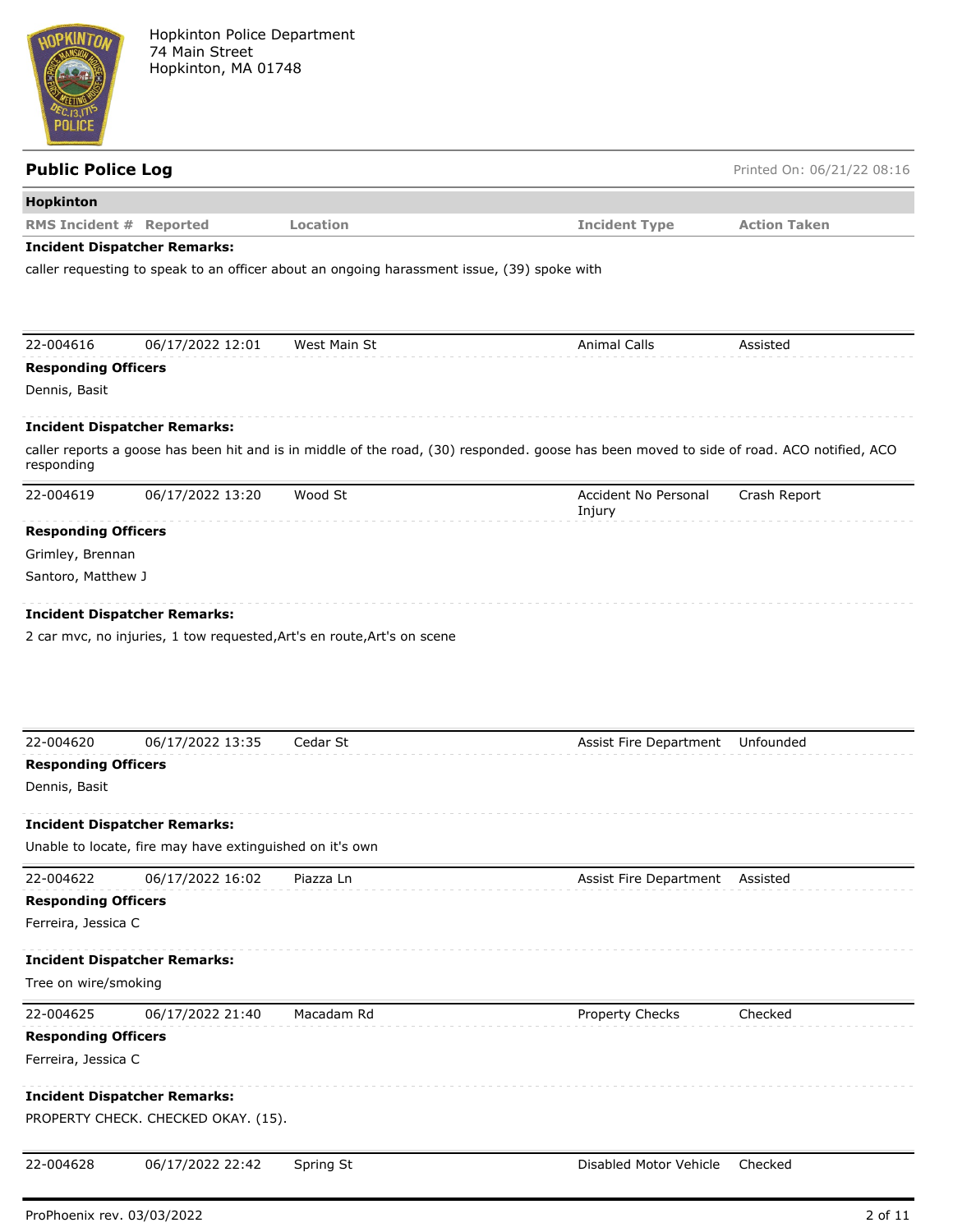

| <b>Public Police Log</b>       |                                         |              |                                                                                                | Printed On: 06/21/22 08:16 |
|--------------------------------|-----------------------------------------|--------------|------------------------------------------------------------------------------------------------|----------------------------|
| Hopkinton                      |                                         |              |                                                                                                |                            |
| <b>RMS Incident # Reported</b> |                                         | Location     | <b>Incident Type</b>                                                                           | <b>Action Taken</b>        |
| <b>Responding Officers</b>     |                                         |              |                                                                                                |                            |
| O'Neil, Aaron C                |                                         |              |                                                                                                |                            |
| Saletnik, Nicholas             |                                         |              |                                                                                                |                            |
|                                | <b>Incident Dispatcher Remarks:</b>     |              |                                                                                                |                            |
| DMV. ALL SET. (34).            |                                         |              |                                                                                                |                            |
| 22-004629                      | 06/17/2022 23:51                        | Lakeshore Dr | Property Checks                                                                                | Checked                    |
| <b>Responding Officers</b>     |                                         |              |                                                                                                |                            |
| Saletnik, Nicholas             |                                         |              |                                                                                                |                            |
|                                | <b>Incident Dispatcher Remarks:</b>     |              |                                                                                                |                            |
|                                | PROPERTY CHECK. CHECKED OKAY. (15).     |              |                                                                                                |                            |
| 22-004631                      | 06/18/2022 00:14                        | Wood St      | MV Check                                                                                       | Checked                    |
| <b>Responding Officers</b>     |                                         |              |                                                                                                |                            |
| O'Neil, Aaron C                |                                         |              |                                                                                                |                            |
| Saletnik, Nicholas             |                                         |              |                                                                                                |                            |
|                                | <b>Incident Dispatcher Remarks:</b>     |              |                                                                                                |                            |
|                                | MV CHECK. CHECKED AND SPOKE WITH. (34). |              |                                                                                                |                            |
| 22-004635                      | 06/18/2022 01:22                        | Spring St    | Person Check                                                                                   | Checked                    |
| <b>Responding Officers</b>     |                                         |              |                                                                                                |                            |
| O'Neil, Aaron C                |                                         |              |                                                                                                |                            |
| Saletnik, Nicholas             |                                         |              |                                                                                                |                            |
|                                | <b>Incident Dispatcher Remarks:</b>     |              |                                                                                                |                            |
|                                |                                         |              | (34) (600) CHECKED AND SPOKE WITH PARTY THAT WALKED HOME. CHECKED AND PARTY IS SAFE AND SOUND. |                            |
| 22-004636                      | 06/18/2022 01:56                        | Wilson St    | Property Checks                                                                                | Checked                    |
| <b>Responding Officers</b>     |                                         |              |                                                                                                |                            |
| Ferreira, Jessica C            |                                         |              |                                                                                                |                            |
|                                | <b>Incident Dispatcher Remarks:</b>     |              |                                                                                                |                            |

#### LNG CHECK. CHECKED OKAY. (15).

22-004640 06/18/2022 10:17 Lumber St Assist Fire Department Assisted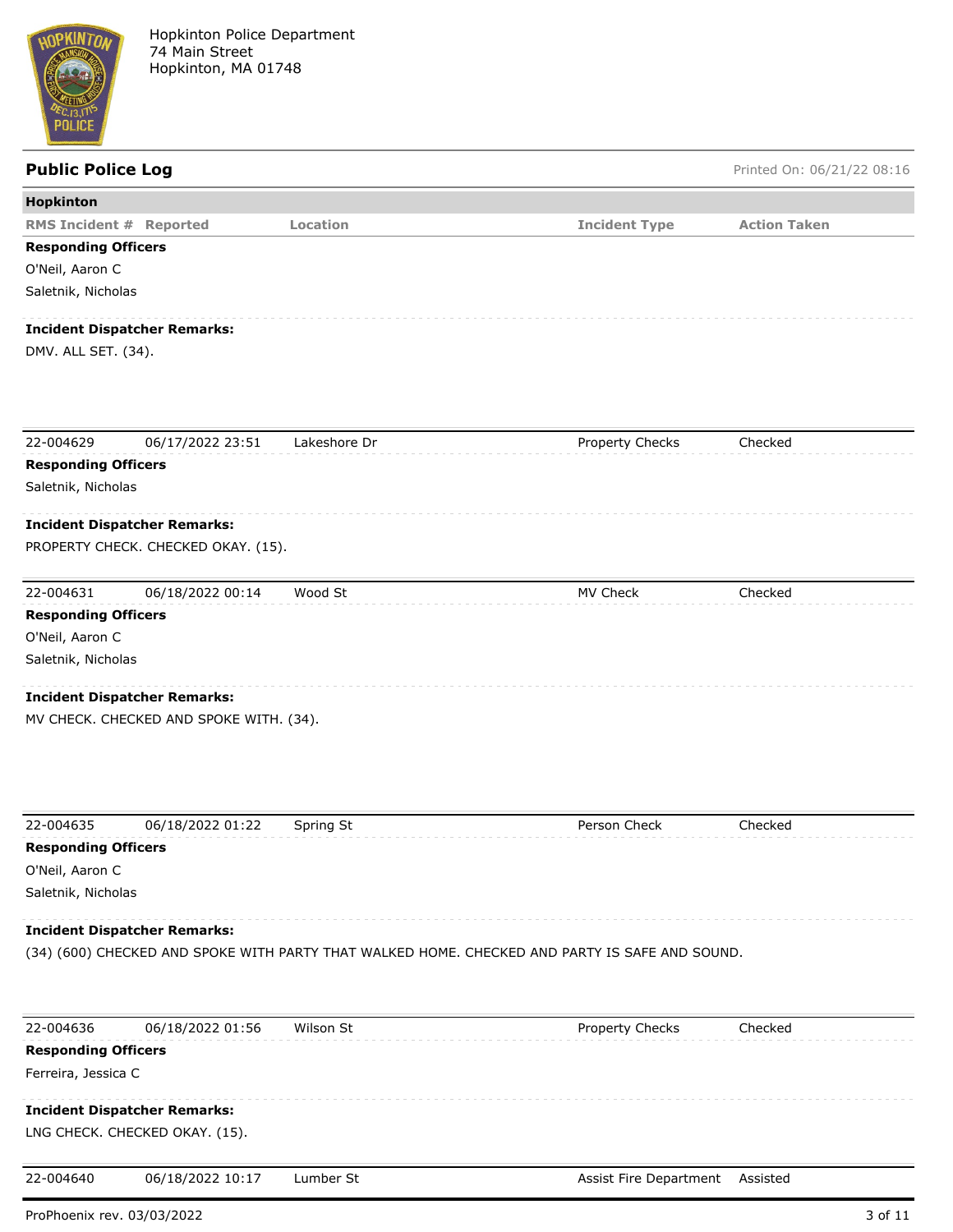

### **Public Police Log** Printed On: 06/21/22 08:16

| <b>RMS Incident # Reported</b>                                |                  | Location                                                                                                                                                                                   | <b>Incident Type</b> | <b>Action Taken</b>   |
|---------------------------------------------------------------|------------------|--------------------------------------------------------------------------------------------------------------------------------------------------------------------------------------------|----------------------|-----------------------|
| <b>Responding Officers</b>                                    |                  |                                                                                                                                                                                            |                      |                       |
| Dennis, Basit                                                 |                  |                                                                                                                                                                                            |                      |                       |
|                                                               |                  |                                                                                                                                                                                            |                      |                       |
| 22-004642                                                     | 06/18/2022 12:05 | Constitution Ct                                                                                                                                                                            | Parking Complaint    | Civil Citation        |
| <b>Responding Officers</b>                                    |                  |                                                                                                                                                                                            |                      |                       |
| Dennis, Basit                                                 |                  |                                                                                                                                                                                            |                      |                       |
| <b>Incident Dispatcher Remarks:</b>                           |                  |                                                                                                                                                                                            |                      |                       |
|                                                               |                  | CALLER REPORTS 2 VEHICLES PARKED IN HANDICAP SPOTS WITH NO PLACARDS, OWNER OF VEHICLE, PARKING CITATION ISSUED                                                                             |                      |                       |
|                                                               |                  |                                                                                                                                                                                            |                      |                       |
|                                                               |                  |                                                                                                                                                                                            |                      |                       |
| 22-004643                                                     | 06/18/2022 13:08 | Prestwick Dr                                                                                                                                                                               | Accident No Personal | Crash Report          |
|                                                               |                  |                                                                                                                                                                                            | Injury               |                       |
| <b>Responding Officers</b>                                    |                  |                                                                                                                                                                                            |                      |                       |
| Beloin, Shannon N                                             |                  |                                                                                                                                                                                            |                      |                       |
| Dennis, Basit                                                 |                  |                                                                                                                                                                                            |                      |                       |
| <b>Incident Dispatcher Remarks:</b>                           |                  |                                                                                                                                                                                            |                      |                       |
|                                                               |                  | single car vs pole, air bag deployment, VERIZON NOTIFIED ABOUT DAMAGE TO POLE. 24 REPORTS MAILBOX DESTROYED, (24) requests                                                                 |                      |                       |
| ALSO THE 911 CALLER.                                          |                  | tow, Art's en route, ARTS EN ROUTE, ARTS ON SCENE. OWNER OF MAILBOX THAT WAS DAMAGED FROM ACCIDENT, THIS PERSON WAS                                                                        |                      |                       |
|                                                               |                  |                                                                                                                                                                                            |                      |                       |
| 22-004644                                                     | 06/18/2022 13:54 | Sanctuary Ln                                                                                                                                                                               | Vehicle Complaint    | Log Entry / Info Only |
| <b>Responding Officers</b>                                    |                  |                                                                                                                                                                                            |                      |                       |
| Reilly, Ryan S                                                |                  |                                                                                                                                                                                            |                      |                       |
|                                                               |                  |                                                                                                                                                                                            |                      |                       |
| <b>Incident Dispatcher Remarks:</b>                           |                  |                                                                                                                                                                                            |                      |                       |
|                                                               |                  | CALLER REPORTING ERRATIC OPERATOR. STATES THE OPERATOR WENT TO A HOUSE IN A TAN SUV. CALLER REPORTS A VEHICLE<br>OPERATING ERRATICALLY. NO PLATE, VEHICLE DESCRIPTION ONLY. LOG ENTRY ONLY |                      |                       |
| 22-004645                                                     | 06/18/2022 15:06 | Lumber St                                                                                                                                                                                  | Parking Complaint    | Checked               |
| <b>Responding Officers</b>                                    |                  |                                                                                                                                                                                            |                      |                       |
| Beloin, Shannon N                                             |                  |                                                                                                                                                                                            |                      |                       |
|                                                               |                  |                                                                                                                                                                                            |                      |                       |
| <b>Incident Dispatcher Remarks:</b><br>THERE IS ROOM TO PASS. |                  | CELL CALLER REPORTS MANY VEHS PARKED IN THE AREA AND IT IS DIFFICULT TO PASS. UNIT 24 CHECKED THE AREA. ADVISED                                                                            |                      |                       |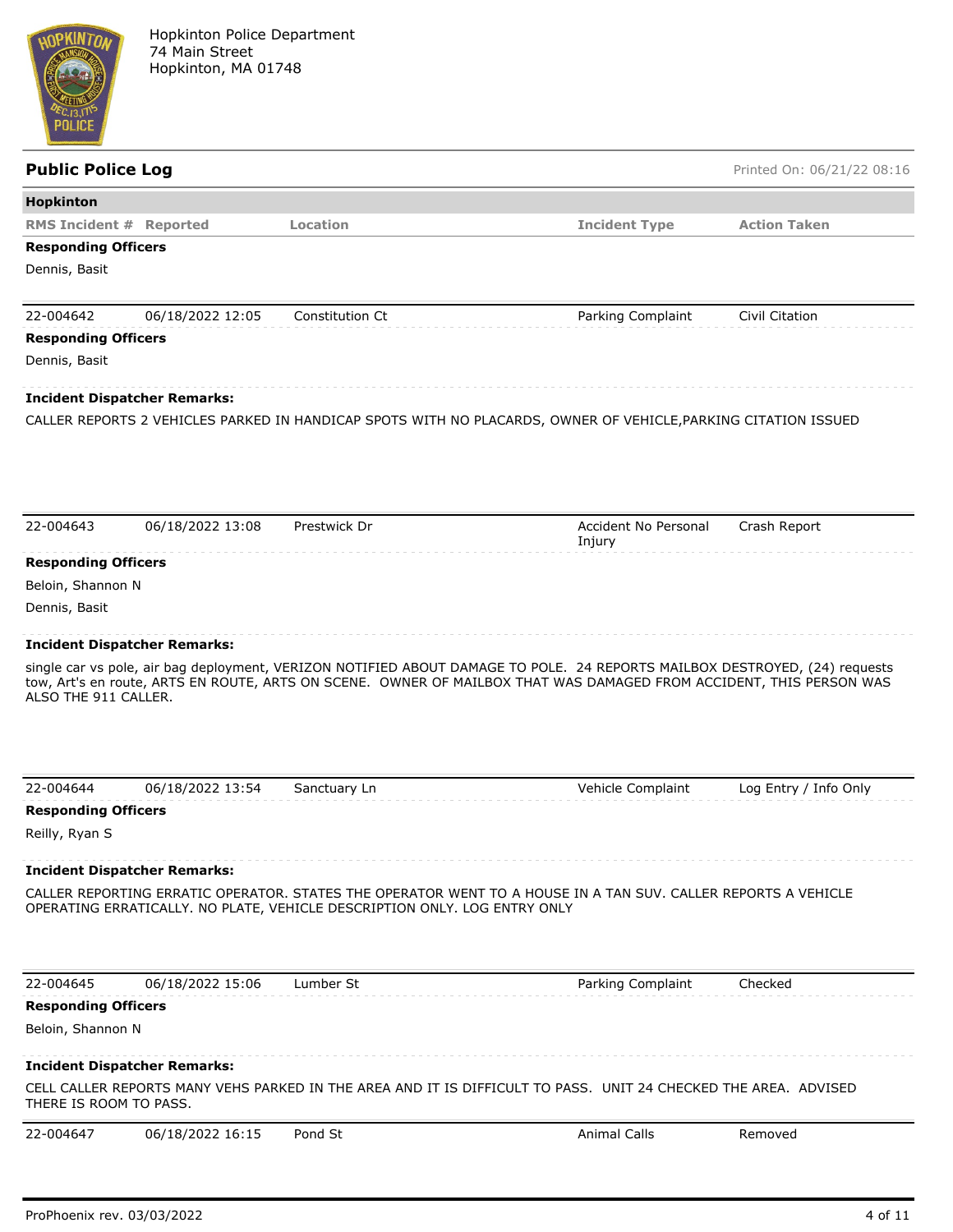

| <b>Public Police Log</b>                                                                |                |                                                                                                            | Printed On: 06/21/22 08:16 |
|-----------------------------------------------------------------------------------------|----------------|------------------------------------------------------------------------------------------------------------|----------------------------|
| Hopkinton                                                                               |                |                                                                                                            |                            |
| <b>RMS Incident # Reported</b>                                                          | Location       | <b>Incident Type</b>                                                                                       | <b>Action Taken</b>        |
| <b>Responding Officers</b>                                                              |                |                                                                                                            |                            |
| Dennis, Basit                                                                           |                |                                                                                                            |                            |
| <b>Incident Dispatcher Remarks:</b>                                                     |                |                                                                                                            |                            |
| RP REPORTS A DEAD ANIMAL HEAD IN THE FRONT LAWN. DEER HEAD WAS REMOVED.                 |                |                                                                                                            |                            |
|                                                                                         |                |                                                                                                            |                            |
| 22-004648<br>06/18/2022 17:12                                                           | Main St        | Remove Youths                                                                                              | Removed                    |
| <b>Responding Officers</b>                                                              |                |                                                                                                            |                            |
| Beloin, Shannon N                                                                       |                |                                                                                                            |                            |
| <b>Incident Dispatcher Remarks:</b>                                                     |                |                                                                                                            |                            |
| RP REPORTS KIDS HANGING AROUND THE BACK ENTRANCE AND LEAVING TRASH AROUND THE PROPERTY. |                |                                                                                                            |                            |
|                                                                                         |                |                                                                                                            |                            |
| 22-004649<br>06/18/2022 17:33                                                           | Main St        | Assist Person                                                                                              | Report                     |
| <b>Responding Officers</b>                                                              |                |                                                                                                            |                            |
| Dennis, Basit                                                                           |                |                                                                                                            |                            |
| <b>Incident Dispatcher Remarks:</b>                                                     |                |                                                                                                            |                            |
|                                                                                         |                | WALK IN ASKED TO SPEAK WITH AN OFFICER REGARDING AN RO. WALK IN REQUESTED TO SPEAK TO AN OFFICER REGARDING |                            |
| 209A. (30) ASSISTED REPORT.                                                             |                |                                                                                                            |                            |
|                                                                                         |                |                                                                                                            |                            |
| 22-004651<br>06/18/2022 18:02                                                           | Hayden Rowe St | <b>Community Relations</b>                                                                                 | Assisted                   |
| <b>Responding Officers</b>                                                              |                |                                                                                                            |                            |
| Beloin, Shannon N                                                                       |                |                                                                                                            |                            |
| Ferreira, Jessica C                                                                     |                |                                                                                                            |                            |
| Saletnik, Nicholas                                                                      |                |                                                                                                            |                            |
| <b>Incident Dispatcher Remarks:</b>                                                     |                |                                                                                                            |                            |
|                                                                                         |                |                                                                                                            |                            |
| 22-004652<br>06/18/2022 20:27                                                           | Main St        | Assist Fire Department                                                                                     | Cancelled Enroute          |
| <b>Responding Officers</b>                                                              |                |                                                                                                            |                            |
| Ferreira, Jessica C                                                                     |                |                                                                                                            |                            |
| <b>Incident Dispatcher Remarks:</b>                                                     |                |                                                                                                            |                            |
| FD REQUEST OFFICER TO VERIFY OWNER OF VEH BEFORE THEY MAKE ENTRY.                       |                |                                                                                                            |                            |
| 22-004655<br>06/18/2022 20:27                                                           | West Main St   | MV Check                                                                                                   | Checked / Spoke With       |
| <b>Responding Officers</b>                                                              |                |                                                                                                            |                            |
| LaTour, Matthew                                                                         |                |                                                                                                            |                            |
|                                                                                         |                |                                                                                                            |                            |
| <b>Incident Dispatcher Remarks:</b>                                                     |                |                                                                                                            |                            |
| PARTIES ARE HAVING CAR TROUBLE. THEY HAVE HELP ON THE WAY.                              |                |                                                                                                            |                            |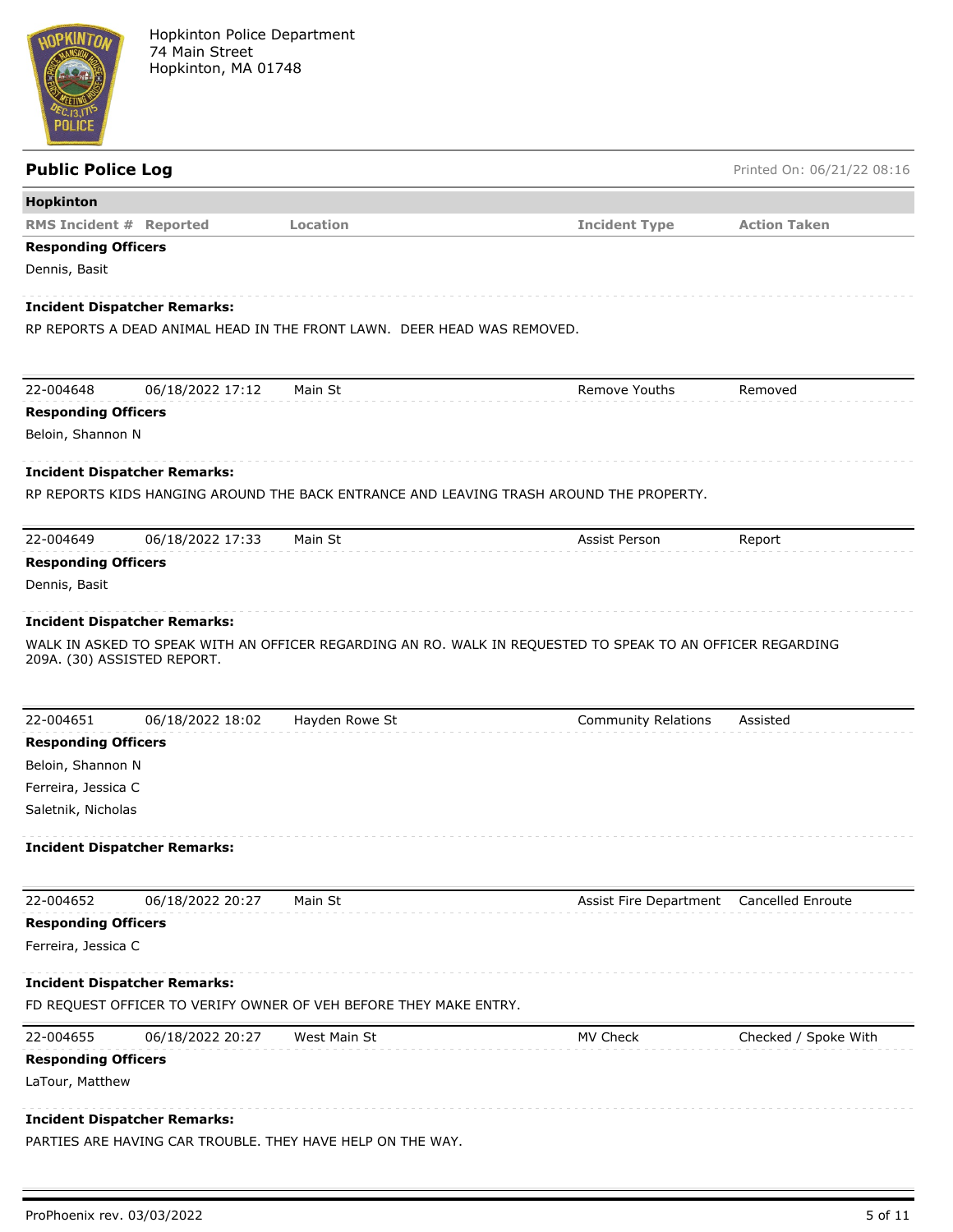

#### Public Police Log **Public Police Log** Printed On: 06/21/22 08:16

| Hopkinton                           |                           |                |                                                                                                                                                                                                                                  |                             |
|-------------------------------------|---------------------------|----------------|----------------------------------------------------------------------------------------------------------------------------------------------------------------------------------------------------------------------------------|-----------------------------|
| <b>RMS Incident #</b>               | <b>Reported</b>           | Location       | <b>Incident Type</b>                                                                                                                                                                                                             | <b>Action Taken</b>         |
| 22-004653                           | 06/18/2022 20:29          | Proctor St     | Assist Other Police<br>Agency                                                                                                                                                                                                    | Unable                      |
| <b>Responding Officers</b>          |                           |                |                                                                                                                                                                                                                                  |                             |
| Ferreira, Jessica C                 |                           |                |                                                                                                                                                                                                                                  |                             |
| LaTour, Matthew                     |                           |                |                                                                                                                                                                                                                                  |                             |
| <b>Incident Dispatcher Remarks:</b> |                           |                |                                                                                                                                                                                                                                  |                             |
| TO CONTACT NATICK PD.               |                           |                | NATICK PD REQUEST WE MAKE CONTACT AND HAVE THE PARTY CONTACT NATICK PD. ATTEMPT TO CONTACT AND HAVE HIM CALL<br>NATICK PD. UNIT 20 SPOKE WITH. ADVISED THAT PARTY NO LONGER LIVES THERE. RESIDENT WILL CONTACT PARTY AND ASK HIM |                             |
| 22-004654                           | 06/18/2022 20:45          | Priscilla Rd   | Assist Other Police<br>Agency                                                                                                                                                                                                    | Unable                      |
| <b>Responding Officers</b>          |                           |                |                                                                                                                                                                                                                                  |                             |
| Ferreira, Jessica C                 |                           |                |                                                                                                                                                                                                                                  |                             |
| LaTour, Matthew                     |                           |                |                                                                                                                                                                                                                                  |                             |
| <b>Incident Dispatcher Remarks:</b> |                           |                |                                                                                                                                                                                                                                  |                             |
| TO MAKE CONTACT.                    |                           |                | ATTEMPT TO CONTACT PARTY AND CALL NATICK PD.  UNABLE TO CONTACT PARTY.  SPOKE WITH THE RESIDENT AND THEY WILL TRY                                                                                                                |                             |
| 22-004656                           | 06/18/2022 21:08          | Lakeshore Dr   | <b>Property Checks</b>                                                                                                                                                                                                           | Checked                     |
| <b>Responding Officers</b>          |                           |                |                                                                                                                                                                                                                                  |                             |
| LaTour, Matthew                     |                           |                |                                                                                                                                                                                                                                  |                             |
| <b>Incident Dispatcher Remarks:</b> |                           |                |                                                                                                                                                                                                                                  |                             |
| 22-004657                           | 06/18/2022 21:47          | Avenue D       | Protective Custody                                                                                                                                                                                                               | Protective Custody          |
| <b>Responding Officers</b>          |                           |                |                                                                                                                                                                                                                                  |                             |
| Ferreira, Jessica C                 |                           |                |                                                                                                                                                                                                                                  |                             |
| LaTour, Matthew                     |                           |                |                                                                                                                                                                                                                                  |                             |
| <b>Incident Dispatcher Remarks:</b> |                           |                |                                                                                                                                                                                                                                  |                             |
| PC. S/M 767851.7 AT 22:07.          |                           |                | 911 CALLER REPORTED 22 YOM ETOH, ERATIC, POSSIBLE Q5 STATEMENTS. (20), (15) C3, A2 RESPONDED. UNIT 20 WITH ONE UNDER                                                                                                             |                             |
| Arrests:                            |                           |                |                                                                                                                                                                                                                                  |                             |
| Booking#                            | <b>Booking Date/Time</b>  | <b>Name</b>    | <b>Address</b>                                                                                                                                                                                                                   | Gender                      |
| 22-000075                           | 06/18/22 21:47            |                |                                                                                                                                                                                                                                  | Age<br>Race<br>22<br>W<br>M |
| <b>Charges:</b>                     | 111B/8 Protective Custody |                |                                                                                                                                                                                                                                  |                             |
| 22-004661                           | 06/19/2022 02:30          | Saddle Hill Rd | Assist Fire Department                                                                                                                                                                                                           | Assisted                    |

#### **Responding Officers**

LaTour, Matthew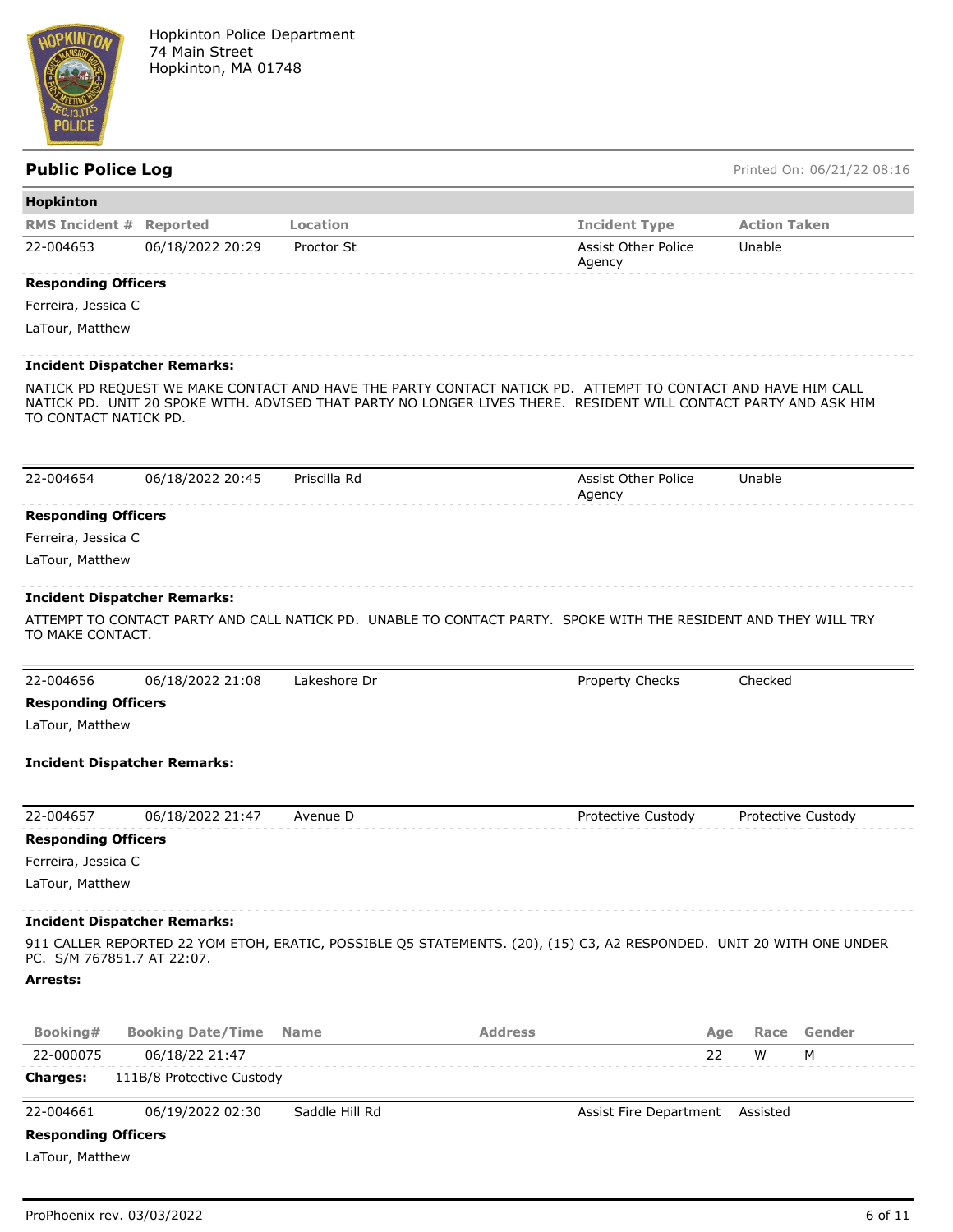

| <b>Public Police Log</b>                        |                                     |                |                                                                                                                  | Printed On: 06/21/22 08:16 |
|-------------------------------------------------|-------------------------------------|----------------|------------------------------------------------------------------------------------------------------------------|----------------------------|
| Hopkinton                                       |                                     |                |                                                                                                                  |                            |
| <b>RMS Incident # Reported</b>                  |                                     | Location       | <b>Incident Type</b>                                                                                             | <b>Action Taken</b>        |
|                                                 | <b>Incident Dispatcher Remarks:</b> |                |                                                                                                                  |                            |
|                                                 |                                     |                | residential fire alarm called in by alarm co, (20) responded with fd, canceled once on scene by home owner       |                            |
| 22-004664                                       | 06/19/2022 09:49                    | Wilson St      | Property Checks                                                                                                  | Checked                    |
| <b>Responding Officers</b>                      |                                     |                |                                                                                                                  |                            |
| Santoro, Matthew J                              |                                     |                |                                                                                                                  |                            |
|                                                 | <b>Incident Dispatcher Remarks:</b> |                |                                                                                                                  |                            |
|                                                 | LNG CHECK. CHECKED OKAY. (22).      |                |                                                                                                                  |                            |
| 22-004666                                       | 06/19/2022 11:08                    | Wood St        | Vehicle Complaint                                                                                                | Checked                    |
| <b>Responding Officers</b>                      |                                     |                |                                                                                                                  |                            |
| Beloin, Shannon N                               |                                     |                |                                                                                                                  |                            |
| Santoro, Matthew J                              |                                     |                |                                                                                                                  |                            |
|                                                 | <b>Incident Dispatcher Remarks:</b> |                |                                                                                                                  |                            |
|                                                 |                                     |                | CALLER REPORTED VEHICLE TRAVELING ON WRONG SIDE OF THE ROAD. (24), (20) RESPONDED. VEHICLE WAS DODGING A DOG.    |                            |
| ALL SET.                                        |                                     |                |                                                                                                                  |                            |
|                                                 |                                     |                |                                                                                                                  |                            |
|                                                 |                                     |                |                                                                                                                  |                            |
|                                                 |                                     |                |                                                                                                                  |                            |
| 22-004667                                       | 06/19/2022 13:48                    | West Main St   | Accident w/ PI                                                                                                   | Crash Report               |
| <b>Responding Officers</b><br>Beloin, Shannon N |                                     |                |                                                                                                                  |                            |
| Santoro, Matthew J                              |                                     |                |                                                                                                                  |                            |
|                                                 |                                     |                |                                                                                                                  |                            |
|                                                 | <b>Incident Dispatcher Remarks:</b> |                |                                                                                                                  |                            |
|                                                 | TRANSPORT TO MILFORD, CR.           |                | 911 CALLER REPORTED 2 CAR ACCIDENT W/ POSSIBLE INJURY. (24), (22), C3, A2, E4 RESPONDED. TEDS TOWED 1 VEHICLE A2 |                            |
|                                                 |                                     |                |                                                                                                                  |                            |
|                                                 |                                     |                |                                                                                                                  |                            |
|                                                 |                                     |                |                                                                                                                  |                            |
|                                                 |                                     |                |                                                                                                                  |                            |
| 22-004668                                       | 06/19/2022 14:41                    | Hayden Rowe St | <b>Community Relations</b>                                                                                       | Assisted                   |
| <b>Responding Officers</b>                      |                                     |                |                                                                                                                  |                            |
| Beloin, Shannon N                               |                                     |                |                                                                                                                  |                            |
|                                                 | <b>Incident Dispatcher Remarks:</b> |                |                                                                                                                  |                            |
|                                                 | COMMUNITY POLICING. (24).           |                |                                                                                                                  |                            |
| 22-004669                                       | 06/19/2022 16:55                    | West Main St   | <b>Suspicious Activity</b>                                                                                       | Report                     |
| <b>Responding Officers</b>                      |                                     |                |                                                                                                                  |                            |
| Ferreira, Jessica C                             |                                     |                |                                                                                                                  |                            |
| LaTour, Matthew                                 |                                     |                |                                                                                                                  |                            |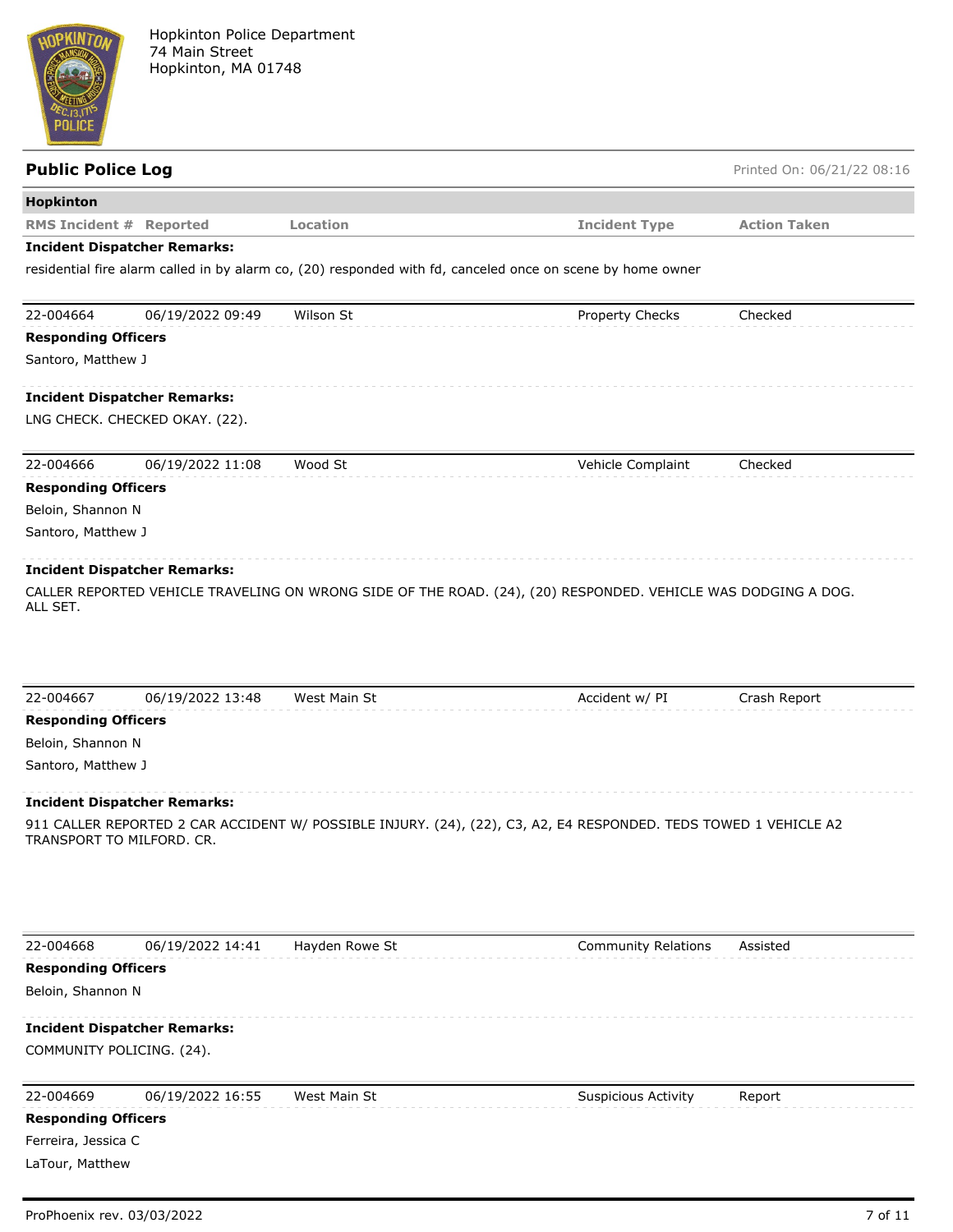

| <b>Public Police Log</b>       |                                        |                                                                           |                                                                                                              | Printed On: 06/21/22 08:16 |
|--------------------------------|----------------------------------------|---------------------------------------------------------------------------|--------------------------------------------------------------------------------------------------------------|----------------------------|
| Hopkinton                      |                                        |                                                                           |                                                                                                              |                            |
| <b>RMS Incident # Reported</b> |                                        | Location                                                                  | <b>Incident Type</b>                                                                                         | <b>Action Taken</b>        |
|                                | <b>Incident Dispatcher Remarks:</b>    |                                                                           |                                                                                                              |                            |
| UP. REPORT.                    |                                        |                                                                           | CALLER REPORTED UNIDENTIFIED PACKAGES NEAR THE ROADWAY. (20), 15) RESPONDED. LEFT MESSAGE WITH DPW TO PICK   |                            |
| 22-004670                      | 06/19/2022 17:32                       | Wilson St                                                                 | Property Checks                                                                                              | Checked                    |
| <b>Responding Officers</b>     |                                        |                                                                           |                                                                                                              |                            |
| Beloin, Shannon N              |                                        |                                                                           |                                                                                                              |                            |
|                                | <b>Incident Dispatcher Remarks:</b>    |                                                                           |                                                                                                              |                            |
|                                | LNG CHECK. CHECKED OKAY. (24).         |                                                                           |                                                                                                              |                            |
| 22-004671                      | 06/19/2022 17:54                       | Main St                                                                   | Found Property                                                                                               | Lost and Found Property    |
|                                | <b>Incident Dispatcher Remarks:</b>    |                                                                           |                                                                                                              |                            |
|                                |                                        | State Park Ranger dropped off a found wallet. Logged and put in property. |                                                                                                              |                            |
| 22-004672                      | 06/19/2022 18:07                       | Lakeshore Dr                                                              | Property Checks                                                                                              | Checked                    |
| <b>Responding Officers</b>     |                                        |                                                                           |                                                                                                              |                            |
| LaTour, Matthew                |                                        |                                                                           |                                                                                                              |                            |
|                                |                                        |                                                                           |                                                                                                              |                            |
|                                | <b>Incident Dispatcher Remarks:</b>    |                                                                           |                                                                                                              |                            |
|                                | SANDY BEACH CHECK. CHECKED OKAY. (20). |                                                                           |                                                                                                              |                            |
| 22-004673                      | 06/19/2022 21:12                       | Hayward St                                                                | <b>Traffic Complaint</b>                                                                                     | Checked                    |
| <b>Responding Officers</b>     |                                        |                                                                           |                                                                                                              |                            |
| LaTour, Matthew                |                                        |                                                                           |                                                                                                              |                            |
|                                | <b>Incident Dispatcher Remarks:</b>    |                                                                           |                                                                                                              |                            |
|                                |                                        |                                                                           | CALLER REPORTED BLACK TRUCK SPED TOWARDS HIM. LOTS OF SPEEDING CARS AND NO RADAR GETS DONE IN THE AREA. (20) |                            |
|                                | RESPONDED/LIGHT TRAFFIC 0 VIOLATIONS.  |                                                                           |                                                                                                              |                            |
| 22-004674                      | 06/19/2022 21:15                       | Wilson St                                                                 | Property Checks                                                                                              | Checked                    |
| <b>Responding Officers</b>     |                                        |                                                                           |                                                                                                              |                            |
| McKeon, Sean                   |                                        |                                                                           |                                                                                                              |                            |
|                                | <b>Incident Dispatcher Remarks:</b>    |                                                                           |                                                                                                              |                            |
|                                | LNG CHECK. CHECKED OKAY. (27).         |                                                                           |                                                                                                              |                            |
| 22-004675                      | 06/19/2022 22:00                       | Fruit St                                                                  | <b>Property Checks</b>                                                                                       | Checked                    |
| <b>Responding Officers</b>     |                                        |                                                                           |                                                                                                              |                            |
| LaTour, Matthew                |                                        |                                                                           |                                                                                                              |                            |
|                                | <b>Incident Dispatcher Remarks:</b>    |                                                                           |                                                                                                              |                            |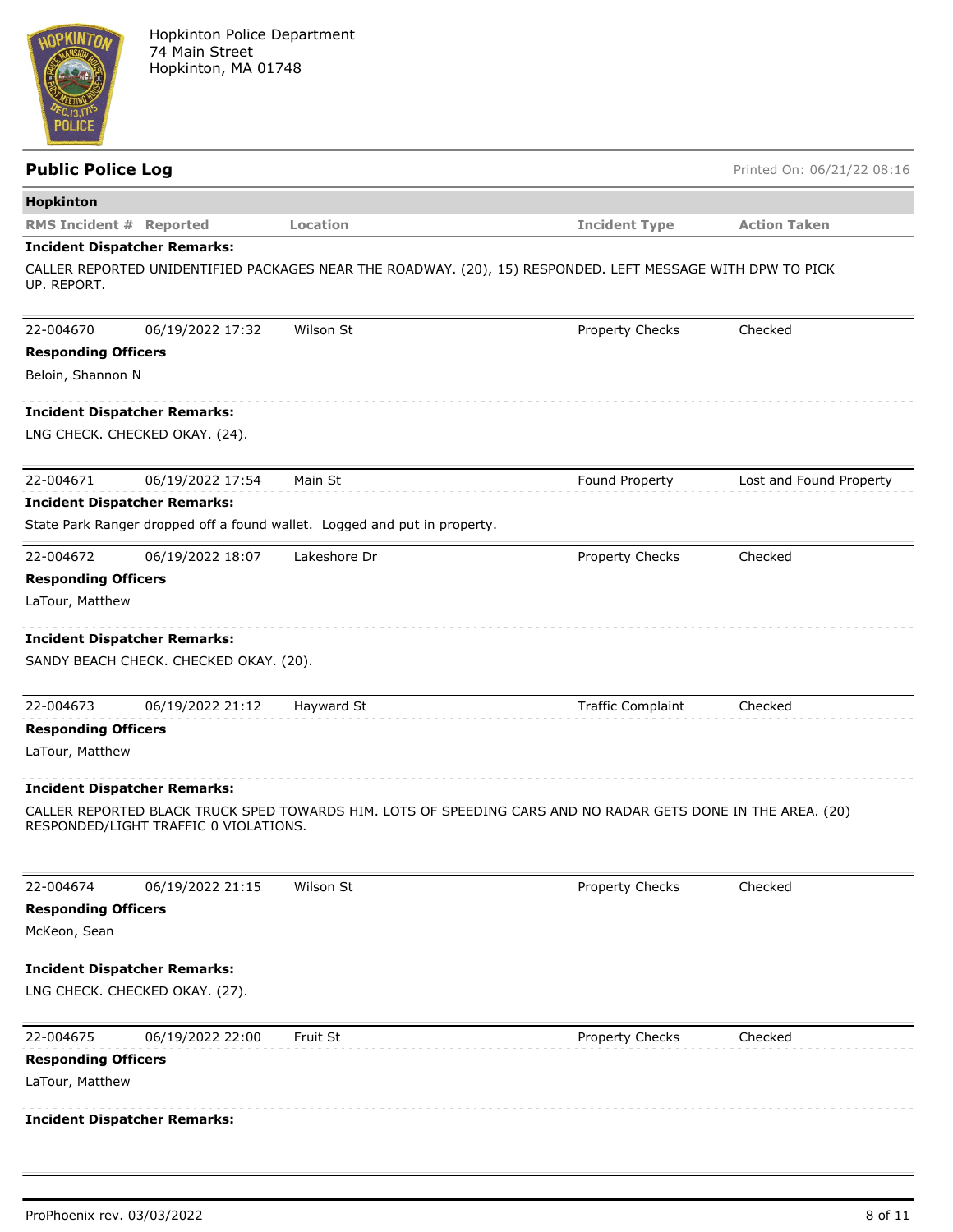

# Public Police Log **Public Police Log** Printed On: 06/21/22 08:16

| Hopkinton                           |                                           |                |                                          |                     |
|-------------------------------------|-------------------------------------------|----------------|------------------------------------------|---------------------|
| <b>RMS Incident #</b>               | Reported                                  | Location       | <b>Incident Type</b>                     | <b>Action Taken</b> |
| 22-004676                           | 06/19/2022 23:59                          | South St       | Property Checks                          | Checked             |
| <b>Responding Officers</b>          |                                           |                |                                          |                     |
| McKeon, Sean                        |                                           |                |                                          |                     |
| <b>Incident Dispatcher Remarks:</b> |                                           |                |                                          |                     |
| 27 is doing a property check        |                                           |                |                                          |                     |
|                                     |                                           |                |                                          |                     |
| 22-004678                           | 06/20/2022 01:01                          | Wilson St      | Property Checks                          | Checked             |
| <b>Responding Officers</b>          |                                           |                |                                          |                     |
| LaTour, Matthew                     |                                           |                |                                          |                     |
| <b>Incident Dispatcher Remarks:</b> |                                           |                |                                          |                     |
|                                     |                                           |                |                                          |                     |
| 22-004679                           | 06/20/2022 01:37                          | Pratt Way      | Property Checks                          | Checked             |
| <b>Responding Officers</b>          |                                           |                |                                          |                     |
| McKeon, Sean                        |                                           |                |                                          |                     |
| <b>Incident Dispatcher Remarks:</b> |                                           |                |                                          |                     |
| 22-004680                           | 06/20/2022 03:37                          | Lakeshore Dr   | Property Checks                          | Checked             |
| <b>Responding Officers</b>          |                                           |                |                                          |                     |
| McKeon, Sean                        |                                           |                |                                          |                     |
| <b>Incident Dispatcher Remarks:</b> |                                           |                |                                          |                     |
| 22-004681                           | 06/20/2022 03:50                          | Macadam Rd     | Property Checks                          | Completed           |
| <b>Responding Officers</b>          |                                           |                |                                          |                     |
| McKeon, Sean                        |                                           |                |                                          |                     |
| <b>Incident Dispatcher Remarks:</b> |                                           |                |                                          |                     |
|                                     | (27) IS MACADAM RD. CHECK (CHECKED OK)    |                |                                          |                     |
| 22-004682                           | 06/20/2022 04:22                          | Wescott Dr     | Assist Fire Department Cancelled Enroute |                     |
| <b>Responding Officers</b>          |                                           |                |                                          |                     |
| McKeon, Sean                        |                                           |                |                                          |                     |
| <b>Incident Dispatcher Remarks:</b> |                                           |                |                                          |                     |
|                                     | UNITS CANCELLED ENROUTE PER ALARM COMPANY |                |                                          |                     |
| 22-004683                           | 06/20/2022 06:53                          | Hearthstone Rd |                                          | Assisted            |
|                                     |                                           |                | Assist Fire Department                   |                     |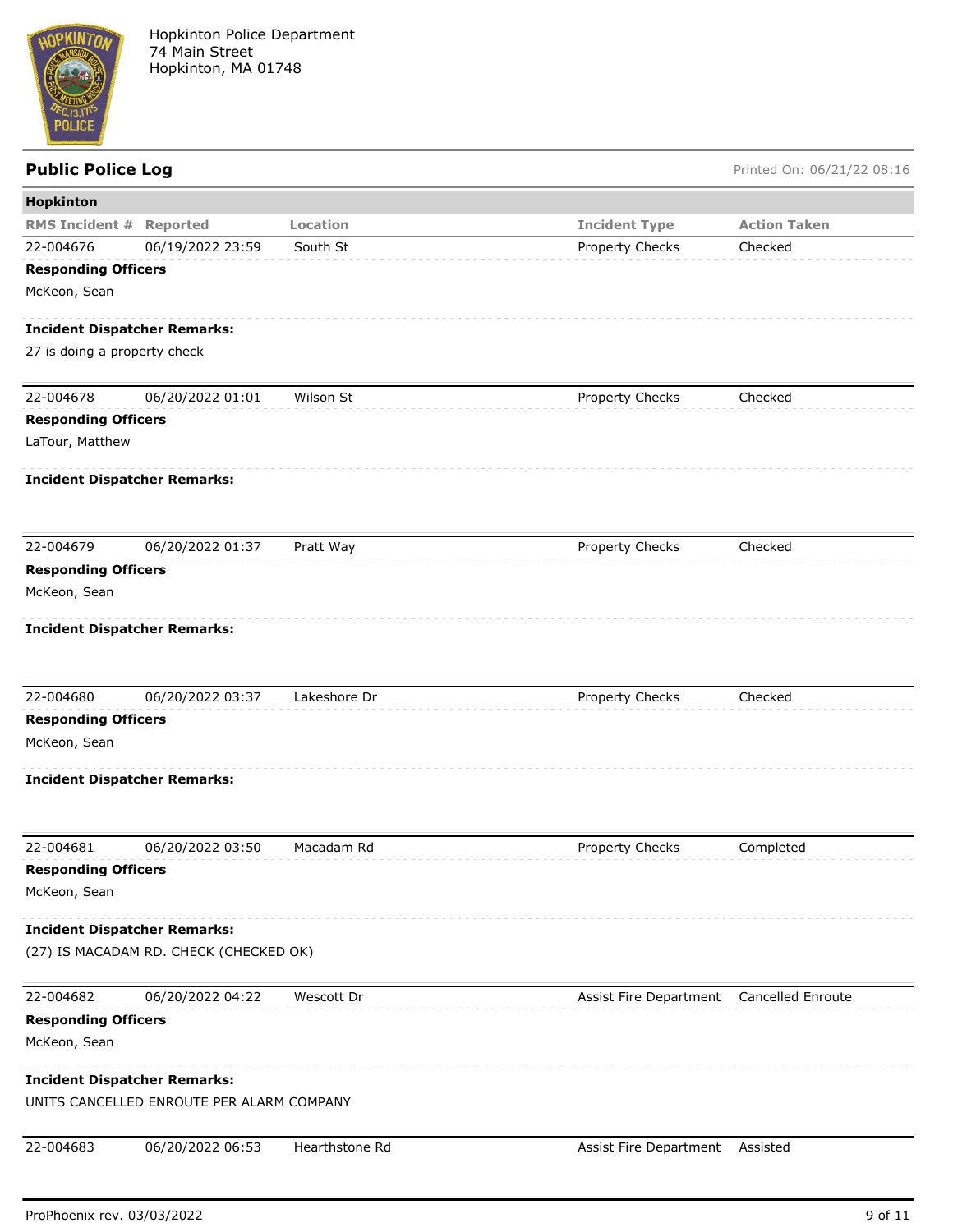

## **Public Police Log** Printed On: 06/21/22 08:16 **Hopkinton RMS Incident # Reported Location Incident Type Action Taken Responding Officers** Beloin, Shannon N LaTour, Matthew **Incident Dispatcher Remarks:** 911 CALLER REPORTED FIRE ALARM SOUNDING. NO SMOKE OR FIRE. (24) ASSISTED. 22-004689 06/20/2022 11:02 Glen Rd Assist Fire Department Assisted **Responding Officers** Grimley, Brennan Santoro, Matthew J 22-004691 06/20/2022 11:45 Main St Remove Youths Checked / Negative Find **Responding Officers** Beloin, Shannon N Grimley, Brennan Santoro, Matthew J **Incident Dispatcher Remarks:** BUSINESS REPORTS A NUMBER OF YOUTHS ARE LOITERING AND DISRUPTING SEVERAL BUSINESSES. (39) AND (22) RESPONDED. ALL UNITS CHECKED AREA WITH A NEGATIVE FIND ON YOUTHS. BUSINESS OWNERS ADVISED TO CALL IF YOUTHS RETURN. 22-004693 06/20/2022 13:42 Wood St Accident No Personal Injury Crash Report **Responding Officers** Beloin, Shannon N Grimley, Brennan Santoro, Matthew J **Incident Dispatcher Remarks:** (24) (39) AND (22) RESPONDED. TED'S TOWED VEHICLE. (24) TOOK CRASH REPORT.



Grimley, Brennan Santoro, Matthew J